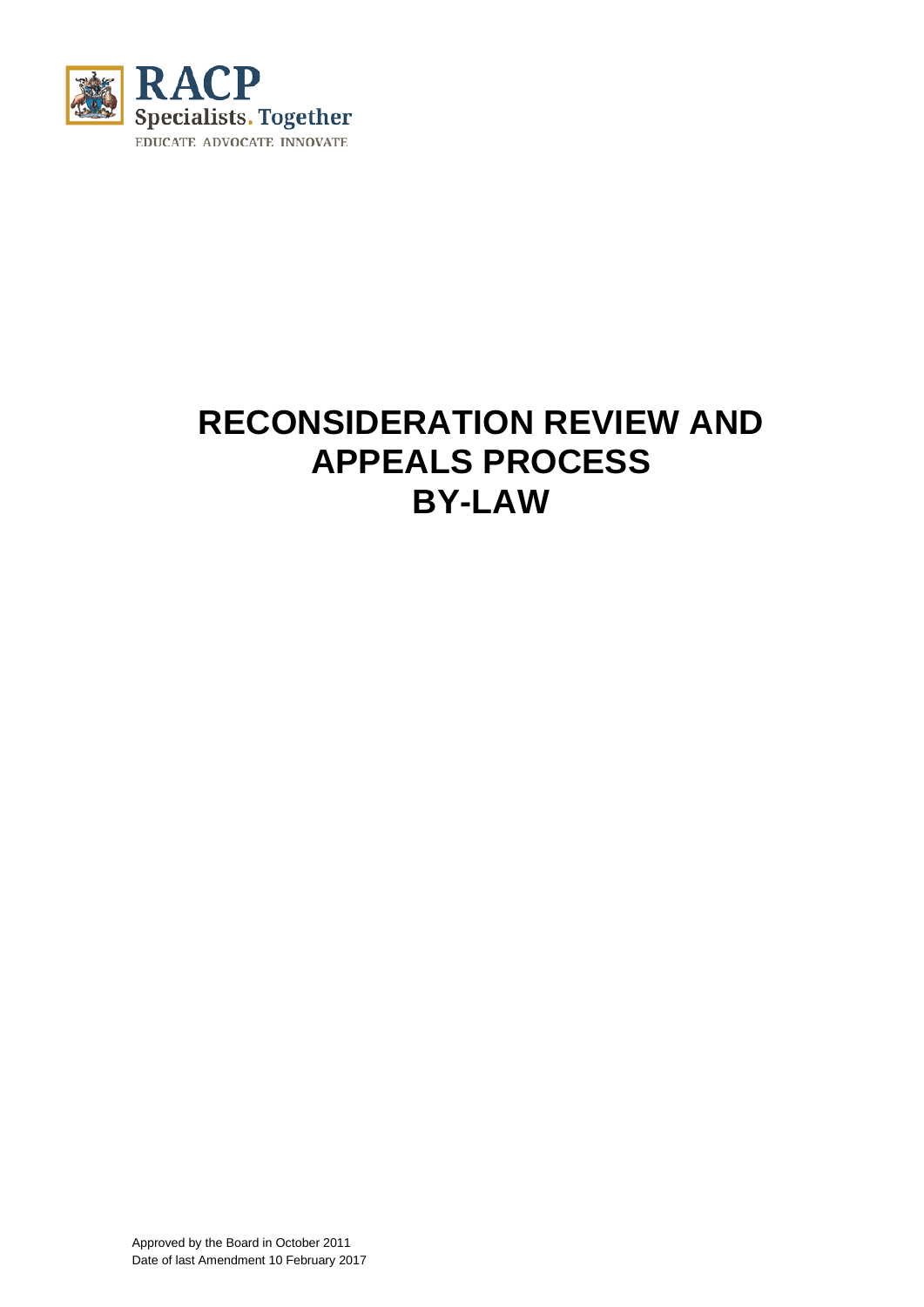# **CONTENTS**

| 1.             |                                                             | $\mathbf{3}$   |
|----------------|-------------------------------------------------------------|----------------|
| 2.             |                                                             | 3              |
| 3.             |                                                             | $\overline{4}$ |
| 4.             |                                                             | 5              |
| 5.             |                                                             | 6              |
| 6.             |                                                             | 6              |
| 7.             |                                                             |                |
| 8.             | Recommendations of the Appeals Committee – Termination of   | 8              |
| 9 <sub>1</sub> |                                                             | 8              |
| 10.            | Decision of the Board and Recommendations of College Bodies | 8              |
| 11.            |                                                             | 9              |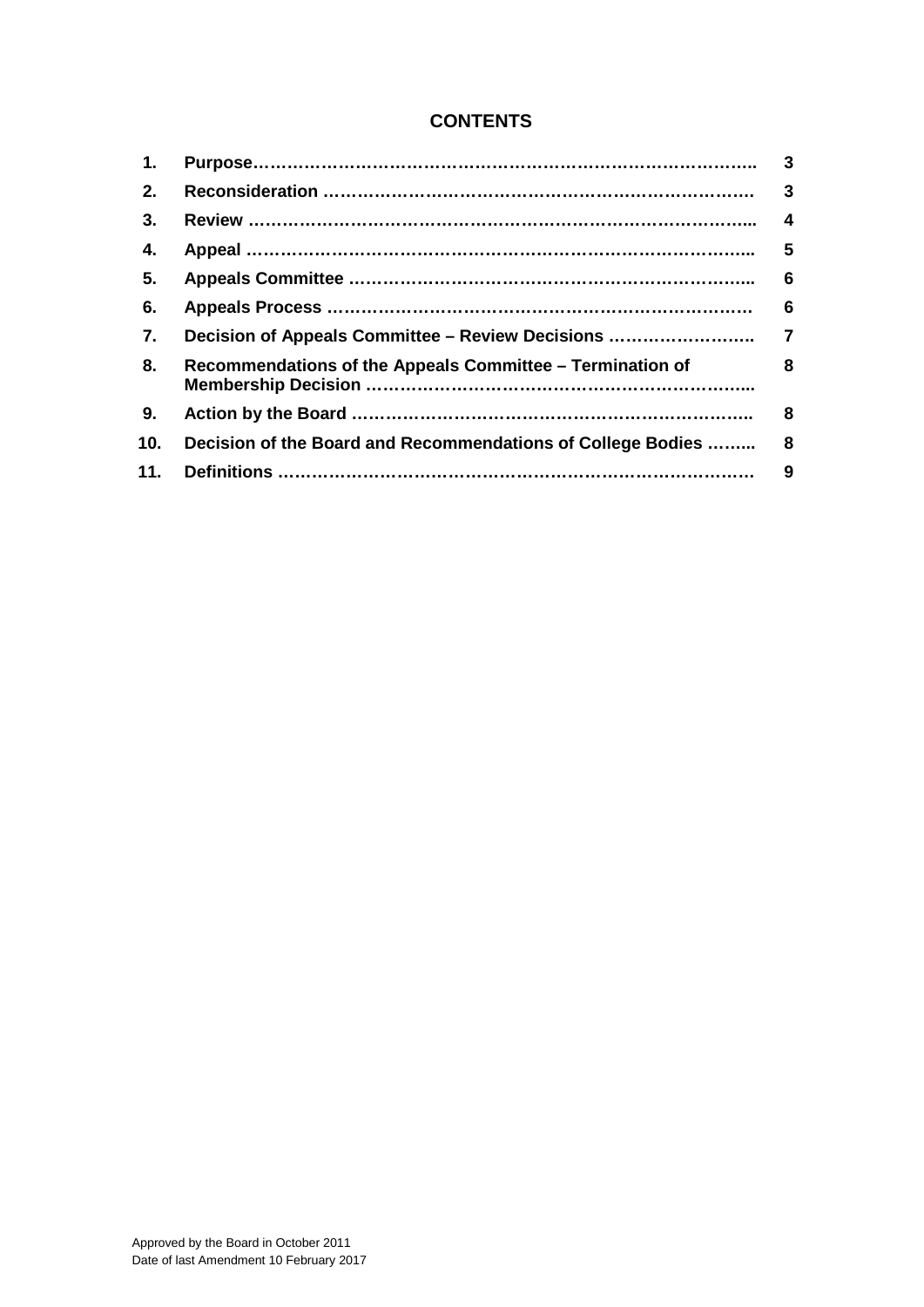# **1. PURPOSE**

- 1.1. The purpose of this By-Law is to provide:
	- (a) an internal process for the reassessment of specified decisions made by College Bodies; and
	- (b) a process to Appeal Termination of Membership Decisions.
- 1.2. The three stages of the College's internal process for the reassessment of specified decisions are:
	- (a) Reconsideration by the same College Body that made the Decision;
	- (b) Review by the College Body that oversees the College Body that made the Decision; and
	- (c) Appeal to an Appeals Committee appointed by the Board.
- 1.3. Each of these stages involves a review 'on the merits'. This means that the relevant decision maker is required to reassess all of the facts and circumstances relating to the decision (including any additional material provided by the Applicant or otherwise obtained by the decision maker, subject to clauses [2.8,](#page-3-0) [3.12](#page-4-0) and [7.4](#page-6-0) below) and make a new decision.

# **2. Reconsideration**

- 2.1 A person:
	- (a) whose interests are directly and adversely affected by a Decision; and
	- (b) who is dissatisfied with the Decision.

may apply for Reconsideration of the Decision in accordance with this clause.

#### *Note - an Applicant may elect whether to seek Reconsideration or review of a Decision. As set out in clause 3.1 below, an application for Review can be made without first seeking Reconsideration.*

- 2.2 An application for Reconsideration must:
	- (a) be made in writing in the approved form;
	- (b) be received by the College within 28 days of the Applicant being advised of the Decision; and
	- (c) be accompanied by the prescribed fee (if any).
- 2.3 Reconsideration of a Decision is conducted by the same College Body which made the Decision.
- 2.4 Subject to clause 2.8, the College Body undertaking a Reconsideration of a Decision may exercise all of the powers and discretions it was able to exercise when it made the original Decision.
- <span id="page-2-0"></span>2.5 In determining an application for Reconsideration of a Decision, the College Body must have regard to:
	- (a) any information, documents and materials provided to it in relation to the original Decision;
	- (b) the application for Reconsideration and, subject to clause 2.8, any submissions or other additional documents provided by the Applicant with the application for Reconsideration; and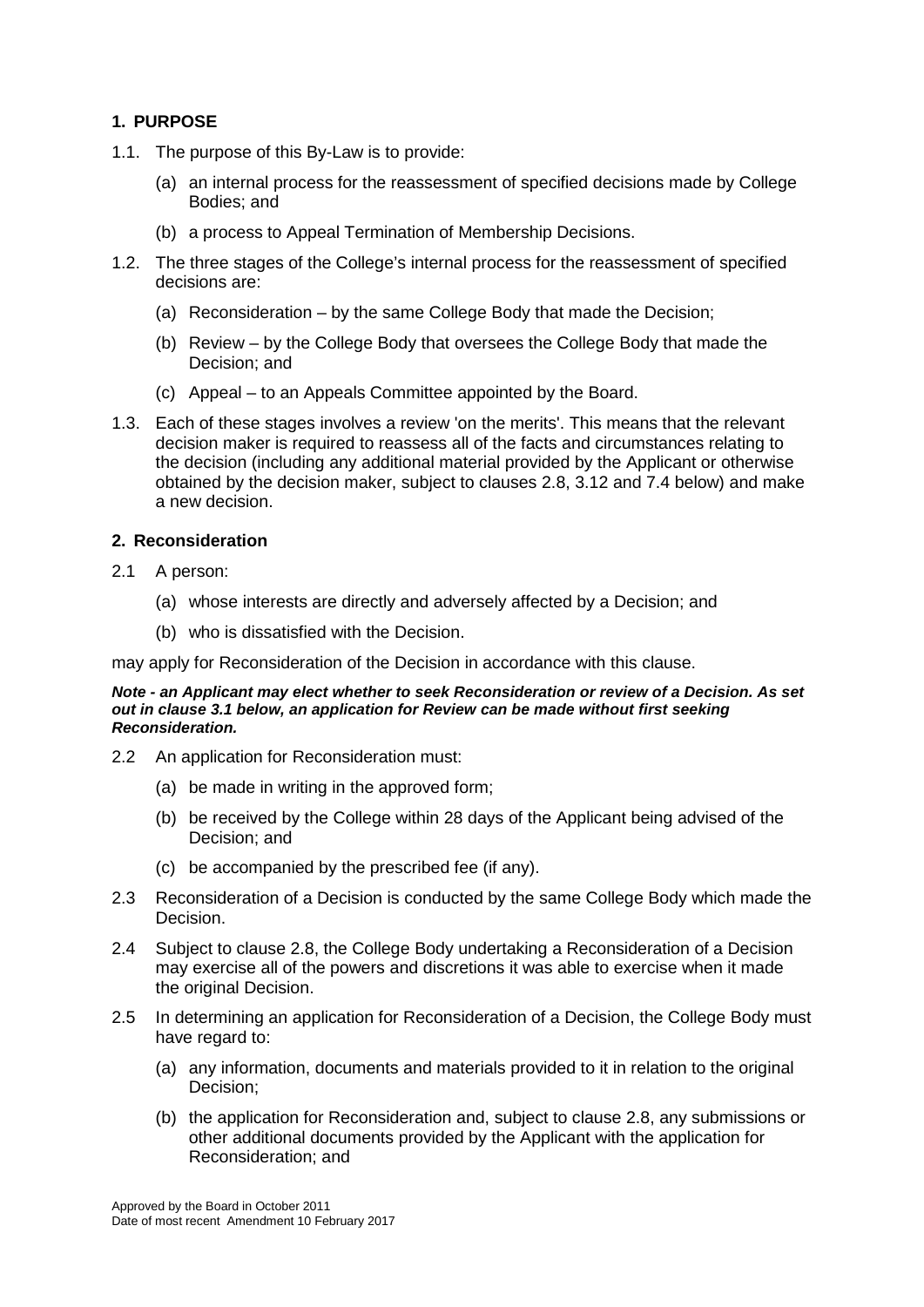- (c) any other information obtained by the College Body which is relevant to the application for Reconsideration.
- 2.6 If the College Body intends to take into account information which has not been provided to the Applicant, unless the rules of procedural fairness do not require it, the information will be provided to the Applicant and the Applicant will be allowed a reasonable time to respond to that information before the College Body makes a decision on the Reconsideration application.
- 2.7 Reconsideration of a Decision is conducted on the basis of the materials referred to in clause [2.5 above.](#page-2-0) An Applicant does not have a right to attend any meeting of the College Body or to make oral submissions to the College Body undertaking the Reconsideration.
- <span id="page-3-0"></span>2.8 The College Body undertaking the Reconsideration of a Decision must not take into account evidence of further training and experience by the Applicant obtained during the period between the making of a Decision and the Reconsideration of that Decision.
- 2.9 The College Body must give the Applicant written notice of its decision on the application for Reconsideration within a reasonable timeframe.
- 2.10 Only one application for Reconsideration can made in respect of a Decision.
- 2.11 Quorum for a Reconsideration Committee is a minimum of three members or one-third of the membership of the Committee, whichever is the higher.

# **3. Review**

- 3.1 A person:
	- (a) whose interests are directly and adversely affected by a Decision; and
	- (b) who is dissatisfied with the Decision.

may apply for Review of the Decision in accordance with this clause without first requesting Reconsideration.

- 3.2 A person:
	- (a) whose interests are directly affected by a Reconsideration Decision; and
	- (b) who is dissatisfied with the Reconsideration Decision,

may apply for Review of the Reconsideration Decision in accordance with this clause.

- 3.3 An application for Review must:
	- (a) be made in writing in the approved form:
	- (b) be received by the College within 28 days of the Applicant being advised of the Decision or the Reconsideration Decision; and
	- (c) be accompanied by the prescribed fee (if any).
- 3.4 Subject to clause [3.6,](#page-3-1) review of a Decision or a Reconsideration Decision is conducted by the College Body that oversees the College Body that made the Decision or the Reconsideration Decision.
- 3.5 The Reviewing Body must not include a member who participated in either the Decision or the Reconsideration Decision or otherwise has a conflict of interest.
- <span id="page-3-1"></span>3.6 The Chief Executive Officer may determine that an application for review should proceed directly to an Appeal if:
	- (a) it is not possible to convene a Reviewing Body that complies with this by-law; or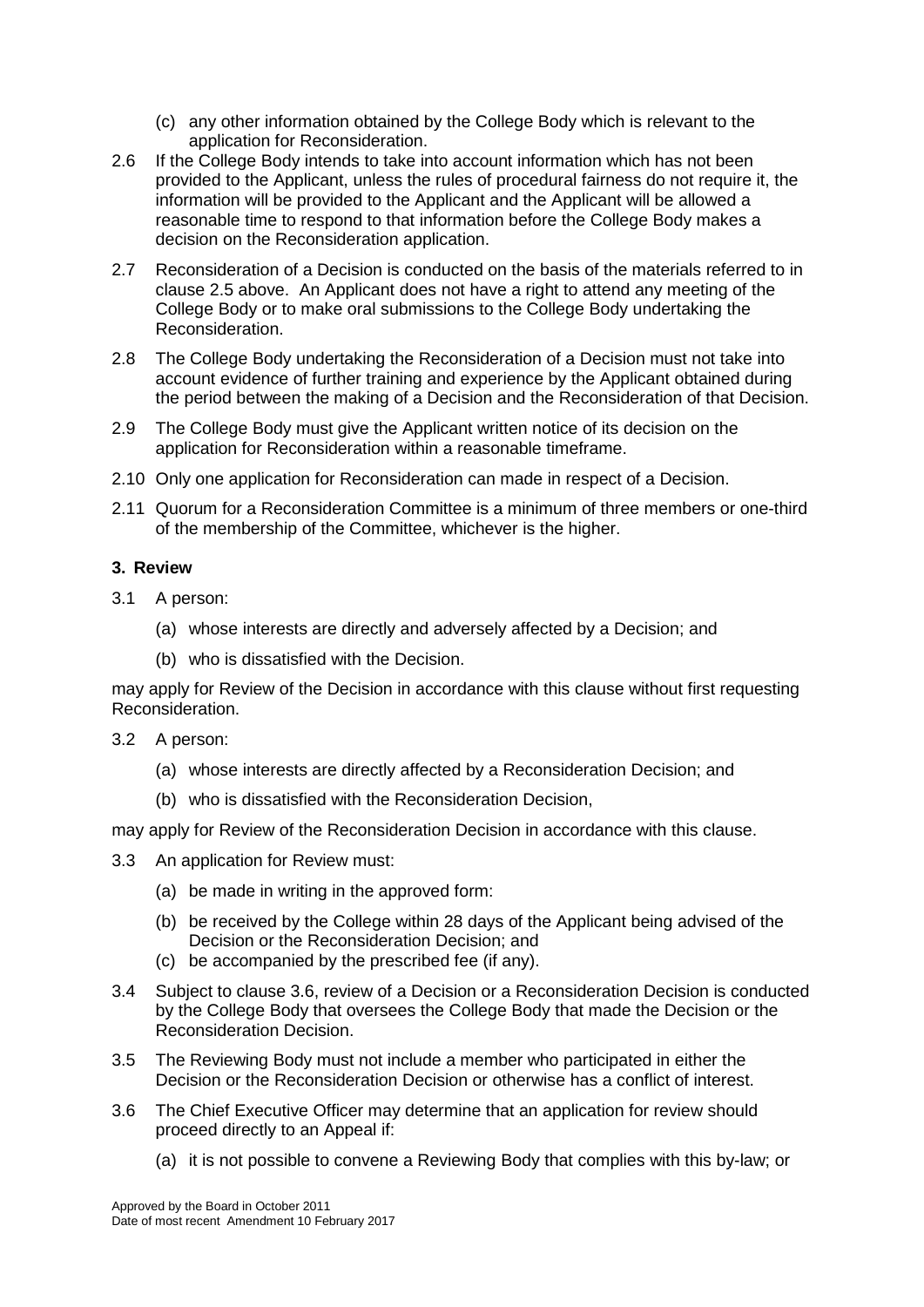- (b) the Chief Executive Officer is otherwise satisfied that there are exceptional circumstances which justify the matter proceeding by way of Appeal.
- 3.7 Subject to clause [3.12,](#page-4-0) the Reviewing Body may:
	- (a) exercise all of the powers and discretions of the College Body that made the Decision.
	- (b) refer the matter to the College Body that made the Decision or Reconsideration Decision for further consideration in accordance with any directions or recommendation of the Reviewing Body.
- <span id="page-4-1"></span>3.8 For the avoidance of doubt, other than the ability to refer a matter back as set out in 3.7(b), the Reviewing Body may not make a Review Decision that the College Body that made the Decision could not have made.
- 3.9 In determining an application for Review, the Reviewing Body must have regard to:
	- (a) any information, documents and materials provided to the College Body that made the Decision and the Reconsideration Decision;
	- (b) the application for Review and, subject to clause [3.12,](#page-4-0) any submissions or other additional documents provided by the Applicant with the application for Review; and
	- (c) any other information obtained by the College Body which is relevant to the application for Review.
- 3.10 If the Reviewing Body intends to take into account information which has not been provided to the Applicant, unless the rules of procedural fairness do require it, the information will be provided to the Applicant and the Applicant will be allowed a reasonable time to respond to that information before the Reviewing Body makes a decision on the application for Review.
- 3.11 A Review is conducted on the basis of the materials referred to in clause [3.8.](#page-4-1) An Applicant does not have a right to attend any meeting of the Reviewing Body or to make oral submissions to the Reviewing Body.
- <span id="page-4-0"></span>3.12 The Reviewing Body must not take into account evidence of further training and experience by the Applicant obtained during the period between the making of the Decision and the Review.
- 3.13 The Reviewing Body must give the Applicant written notice of its decision on the application for Review within a reasonable timeframe.
- 3.14 Only one application for Review can made in respect of each Decision or Reconsideration Decision.
- 3.15 Quorum for a Review Committee is a minimum of three members or one-third of the Committee whichever is the higher.

# **4. Appeal**

- 4.1 A person:
	- (a) whose interests are directly and adversely affected by:
		- (i) a Review Decision; or
		- (ii) a Termination of Membership Decision; and
	- (b) who is dissatisfied with the Review Decision or the Termination of Membership Decision,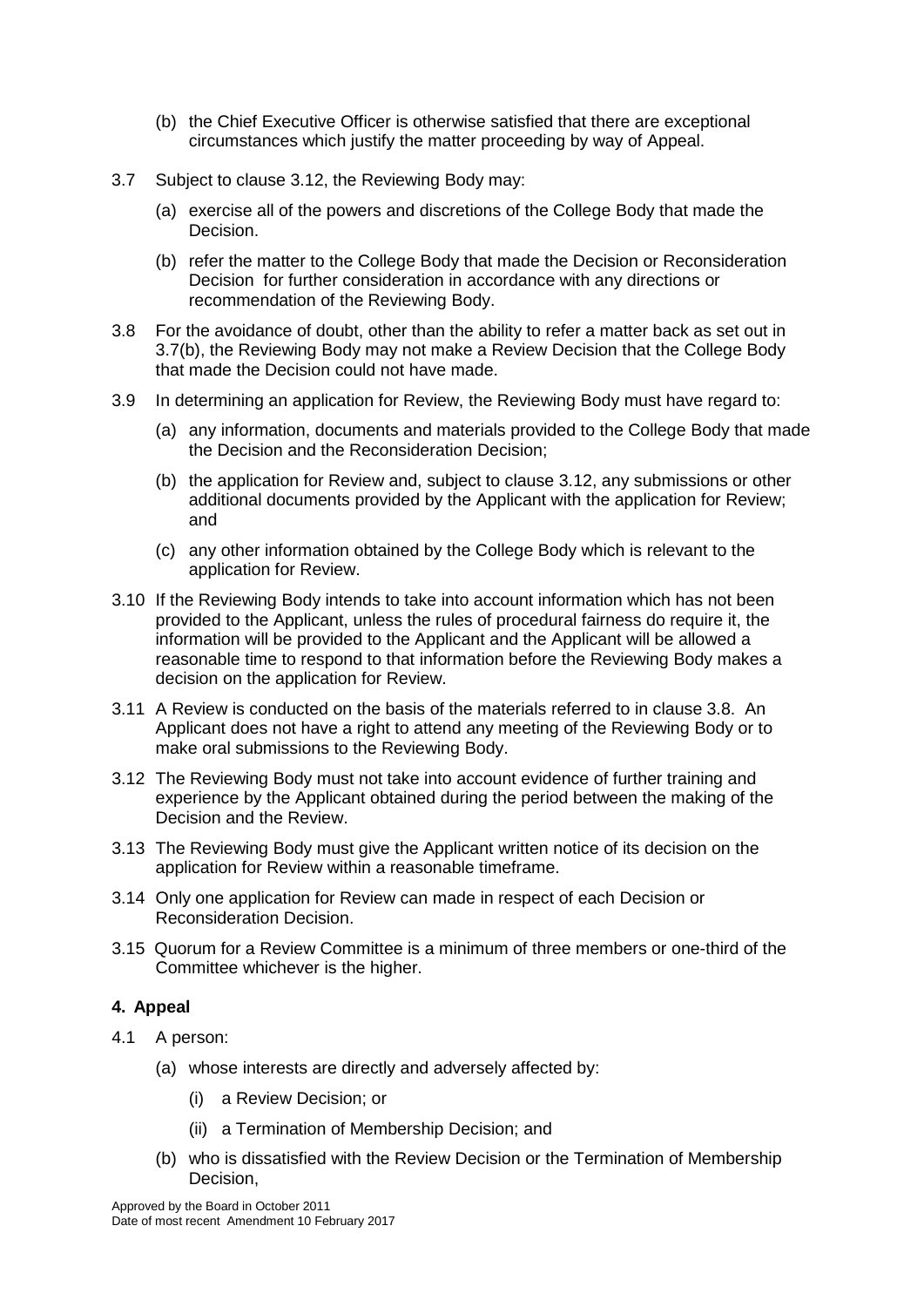may appeal the Review Decision or Termination of Membership Decision in accordance with this clause.

- 4.2 An application for Appeal must:
	- (a) be made in writing in the approved form;
	- (b) be received by the College within 28 days of the Applicant being advised of the Review Decision or the Termination of Membership Decision; and
	- (c) be accompanied by the prescribed fee (if any).
- 4.3 An Appeal is conducted by an Appeals Committee.
- 4.4 Only one application for appeal can made in respect of each Review Decision or a Termination of Membership Decision.

#### **5. Appeals Committee**

- 5.1 An Appeals Committee shall consist of:
	- (a) the President-Elect of the College (as chair of the Appeals Committee) or a Fellow appointed by the Board to chair the Appeals Committee;
	- (b) a Fellow of the College; and
	- (c) a member of the legal profession.
- 5.2 The Chief Executive Officer may determine to expand the membership of the Appeals Committee to include additional Fellow and/or non-Fellow members, as the circumstances of the appeal may warrant.
- 5.3 The Chief Executive Officer or his/her delegate shall be the Secretary of the Appeals Committee.
- 5.4 Except for the Chair, members of the Appeals Committee shall be selected by the Company Secretary or his/her delegate. The Company Secretary shall select the legal profession member from a list of eligible candidates approved by the Board. The Company Secretary shall select the Fellow member from the roll of Fellows.
- 5.5 The Appeals Committee must not include a member who participated in the Decision, the Reconsideration Decision, the Review Decision or otherwise has a conflict of interest.

#### **6. Appeal Process**

- 6.1 The Secretary of the Appeals Committee or his/her delegate will prepare an Appeal Pack to be provided to the members of the Appeals Committee and the Applicant.
- 6.2 The Applicant has not less than 14 days from receipt of the Appeal Pack to provide the Secretary of the Appeals Committee with any further written submission or written materials relevant to the Appeal.
- 6.3 After receiving material in accordance with clauses 6.1 and 6.2, the Appeals Committee will determine the process it will adopt to determine the Appeal, including:
	- (a) whether the Appeals Committee requires further written information or submissions from the Applicant or any other party; and
	- (b) whether the Appeal will proceed by: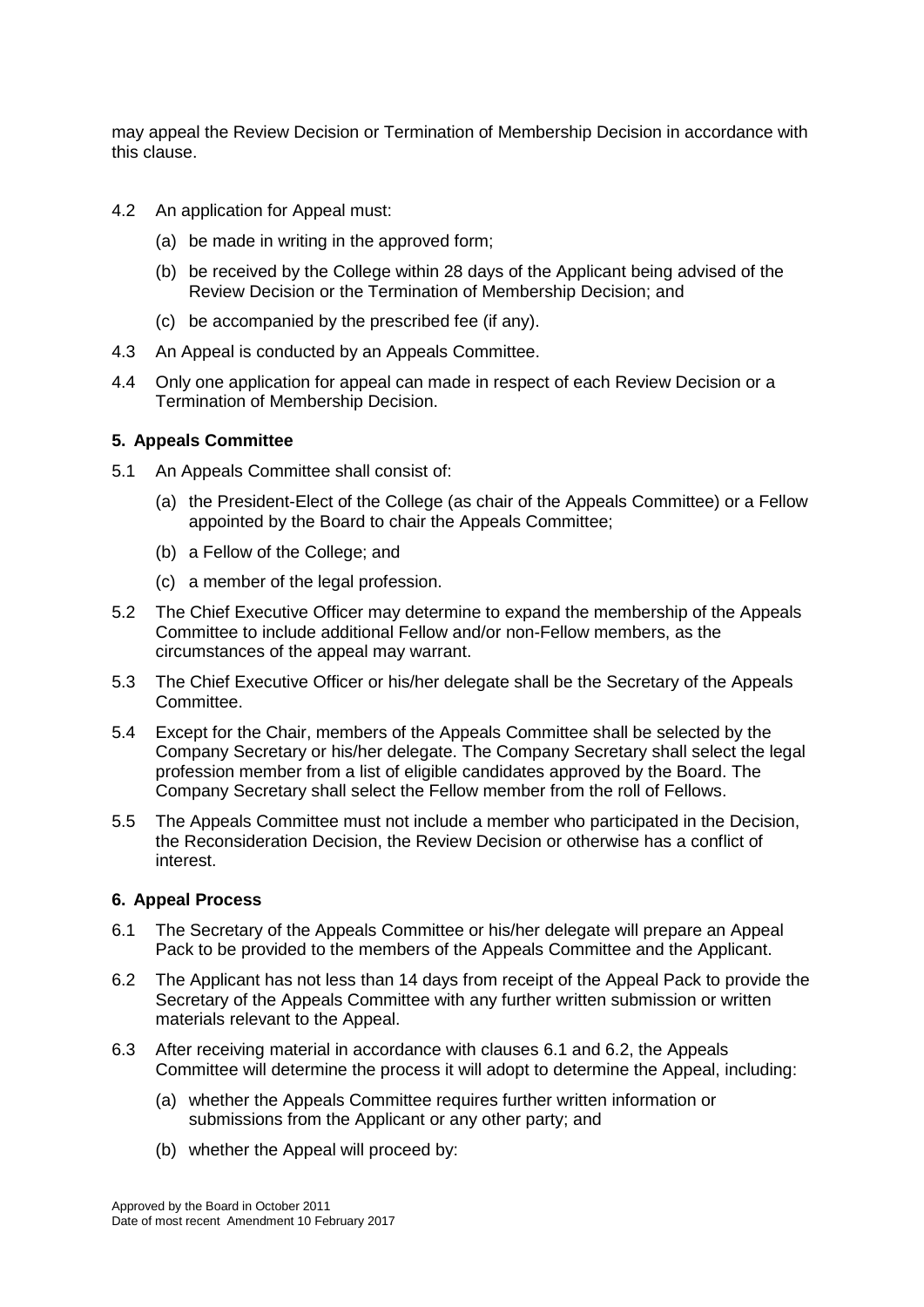- (i) the Appeals Committee considering all the written material contained in the Appeal Book and any further materials obtained by the Appeals Committee from the Applicant, another party or any other means without the need to hear oral submissions from the Applicant or any other party;
- (ii) the Appeals Committee inviting the Applicant to attend a meeting of the Appeals Committee to present an oral submission, answer questions from the members of the Appeals Committee or to hear and ask questions of any other party invited by the Appeals Committee to attend the meeting; or
- (iii) by any other means.
- 6.4 If requested to attend a meeting of the Appeals Committee, the Applicant:
	- (a) does not have a right to be legally represented at that meeting, but may make an application to be legally represented;
	- (b) does not have a right to call witnesses or to cross examine other parties who have provided information to the Appeals Committee; and
	- (c) may be accompanied by a person of their choosing. The accompanying persons will not be allowed to advocate or speak on behalf of the Applicant during the meeting of the Appeals Committee.
- 6.5 If the Appeals Committee obtains information or submissions from a party or source other than the Applicant which is relevant to the Appeal, unless the rules of procedural fairness do not require it, that information or those submissions will be provided to the Applicant by the Secretary of the Appeals Committee or his/her delegate and the Applicant will have not less than 5 days to provide the Secretary of the Appeals Committee with any further submissions or material in response.

# **7. Decision of Appeals Committee – Review Decisions**

- 7.1 Subject to clause 7.4 the Appeals Committee may:
	- (a) exercise all of the powers and discretions of the College Body that made the Decision.
	- (b) refer the matter to the College Body that made the Decision or Reconsideration Decision for further consideration in accordance with any directions or recommendation of the Reviewing Body.
- 7.2 For the avoidance of doubt, other than the ability to refer a matter back as set out in 7.1(b), the Appeals Committee may not make a decision that the College Body that made the Decision could not have made.
- 7.3 The Appeals Committee may make any recommendation to the Board it considers appropriate arising from an Appeal.
- <span id="page-6-0"></span>7.4 The Appeals Committee must not take into account evidence of further training and experience by the Applicant obtained during the period between the making of the Decision or the Termination of Membership Decision and the determination of the Appeal.
- 7.5 The Appeals Committee must give the Applicant written notice of its decision on the application for appeal within a reasonable timeframe.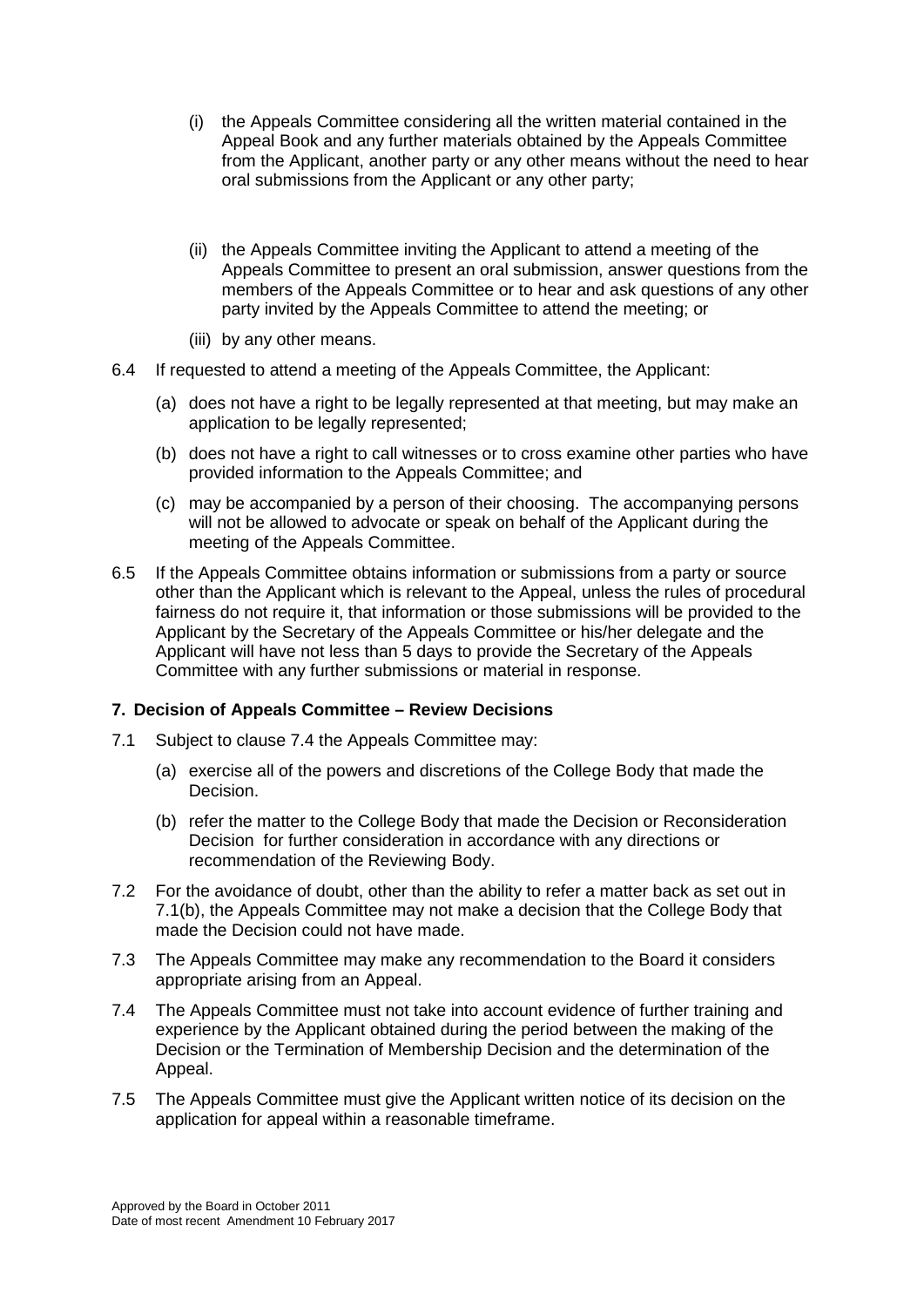# **8. Recommendations of the Appeals Committee – Termination of Membership Decisions**

8.1 In respect of an appeal from a Termination of Membership Decision, the Appeals Committee will hear the Appeal and make a recommendation to the Board. The Appeals Committee's recommendation is not binding on the Board and the Appeals Committee has no power to make any decision in relation the appeal other than to make recommendations to the Board.

# **9. Action by the Board**

- 9.1 On receiving a recommendation from the Appeals Committee pursuant to clause 8.1 in relation to Termination of Membership Decisions, the Board may accept and act upon all or part of a recommendation of the Appeals Committee as it sees fit, subject to the provisions of the College Constitution.
- 9.2 The decision of the Board following a recommendation of the Appeals Committee will be provided to the Applicant.

# **10. Decisions of the Board and Recommendations of College Bodies**

- 10.1 This by-law does not apply to any decision of the Board other than a Termination of Membership Decision.
- 10.2 This by-law does not apply to any recommendations of the Standards Committee or any other College Body, including the Appeals Committee, which may make recommendations to a College Body or the Board.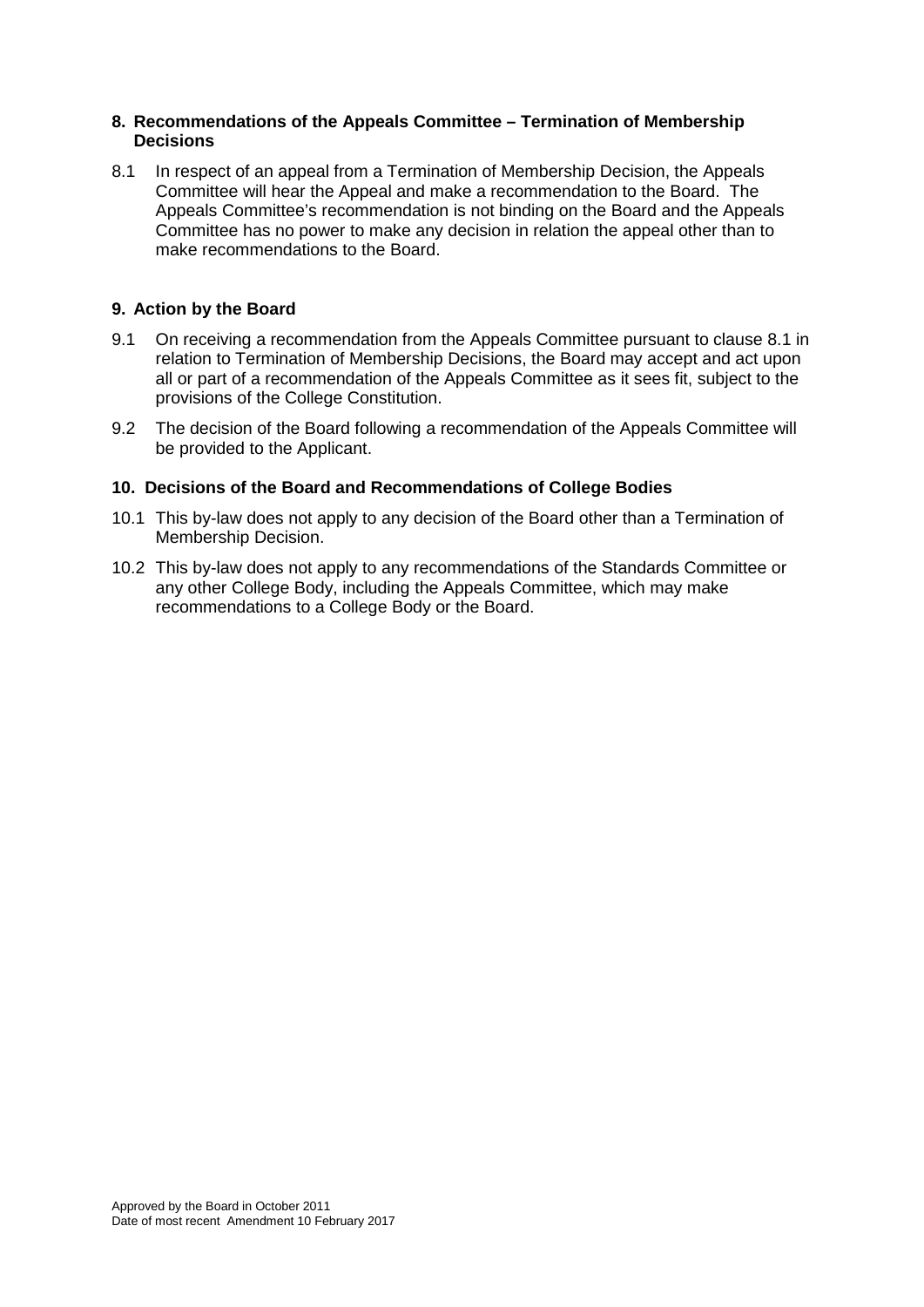# **11. Definitions**

| 'Applicant'                                | means a person who has made an application for Reconsideration, Review or<br>Appeal.                                                                                                                                                                                                        |  |  |  |  |
|--------------------------------------------|---------------------------------------------------------------------------------------------------------------------------------------------------------------------------------------------------------------------------------------------------------------------------------------------|--|--|--|--|
| 'Board'                                    | means the Board of Directors of the College.                                                                                                                                                                                                                                                |  |  |  |  |
| 'Chief Executive<br>Officer'               | means the Chief Executive Officer of the College.                                                                                                                                                                                                                                           |  |  |  |  |
| 'College'                                  | means The Royal Australasian College of Physicians (ACN 000 039 047), an<br>incorporated body limited by guarantee.                                                                                                                                                                         |  |  |  |  |
| 'College Body'                             | means:<br>• the Council of each Division or Faculty of the College;                                                                                                                                                                                                                         |  |  |  |  |
|                                            | • the Committee of each Chapter formed within a Division or Faculty;                                                                                                                                                                                                                        |  |  |  |  |
|                                            | · each Board Committee:                                                                                                                                                                                                                                                                     |  |  |  |  |
|                                            | • each Committee, sub-committee, working group, expert advisory group or other<br>sub-group formed under the auspices of any of the above, whether or not limited<br>in time or purpose.                                                                                                    |  |  |  |  |
| 'Decision'                                 | (a) a decision of a College Body in relation to:                                                                                                                                                                                                                                            |  |  |  |  |
|                                            | the assessment, supervision and progress of trainees of College Bodies<br>(i)<br>(including admission, dismissal or recognition of training but excluding the<br>outcome or results of the assessment of written or clinical examinations or<br>research projects);                         |  |  |  |  |
|                                            | applications for special consideration in relation to the College's assessment<br>(ii)<br>process made in accordance with the College's Application for Special<br>Consideration for Assessments Policy (which applies if there are adverse<br>circumstances during summative assessments); |  |  |  |  |
|                                            | (iii) applications for admission to Fellowship;                                                                                                                                                                                                                                             |  |  |  |  |
|                                            | applications from overseas trained doctors for recommendation to the<br>(iv)<br>Australian Medical Council or the Medical Council of Aotearoa New Zealand or<br>any other regulatory authority, or for other appropriate purposes;                                                          |  |  |  |  |
|                                            | requirements for summative assessment, top up training and peer review for<br>(V)<br>overseas trained doctors for assessment as set out above;                                                                                                                                              |  |  |  |  |
|                                            | (vi) participation in the Continuing Professional Development (CPD) Program;                                                                                                                                                                                                                |  |  |  |  |
|                                            | (vii) accreditation for training hospitals, units, teaching centres or supervisors;                                                                                                                                                                                                         |  |  |  |  |
|                                            | (viii) the financial standing of Fellows, trainees or other persons with the College or<br>any of its College Bodies; and                                                                                                                                                                   |  |  |  |  |
|                                            | (b) such other decisions as the Board may from time to time permit or<br>determine to be a Decision for the purposes of this By-Law.                                                                                                                                                        |  |  |  |  |
| 'Reconsideration<br>Body'                  | means the College Body which undertakes a Reconsideration in accordance with<br>clause 3.                                                                                                                                                                                                   |  |  |  |  |
| 'Reconsideration<br>Decision'              | means a Decision of a College Body made on an application for Reconsideration<br>made in accordance with clause 3.                                                                                                                                                                          |  |  |  |  |
| 'Reviewing<br>Body'                        | means the College Body which undertakes a Review in accordance with clause 4.                                                                                                                                                                                                               |  |  |  |  |
| 'Review<br>Decision'                       | means a Decision of a College Body made on an application for Review made in<br>accordance with clause 4.                                                                                                                                                                                   |  |  |  |  |
| 'Fellow'                                   | has the same meaning as defined in the College's Constitution.                                                                                                                                                                                                                              |  |  |  |  |
| 'Termination of<br>Membership<br>Decision' | means a decision made by the Board to terminate the membership of a member<br>under clause 4.2 of the College's Constitution.                                                                                                                                                               |  |  |  |  |